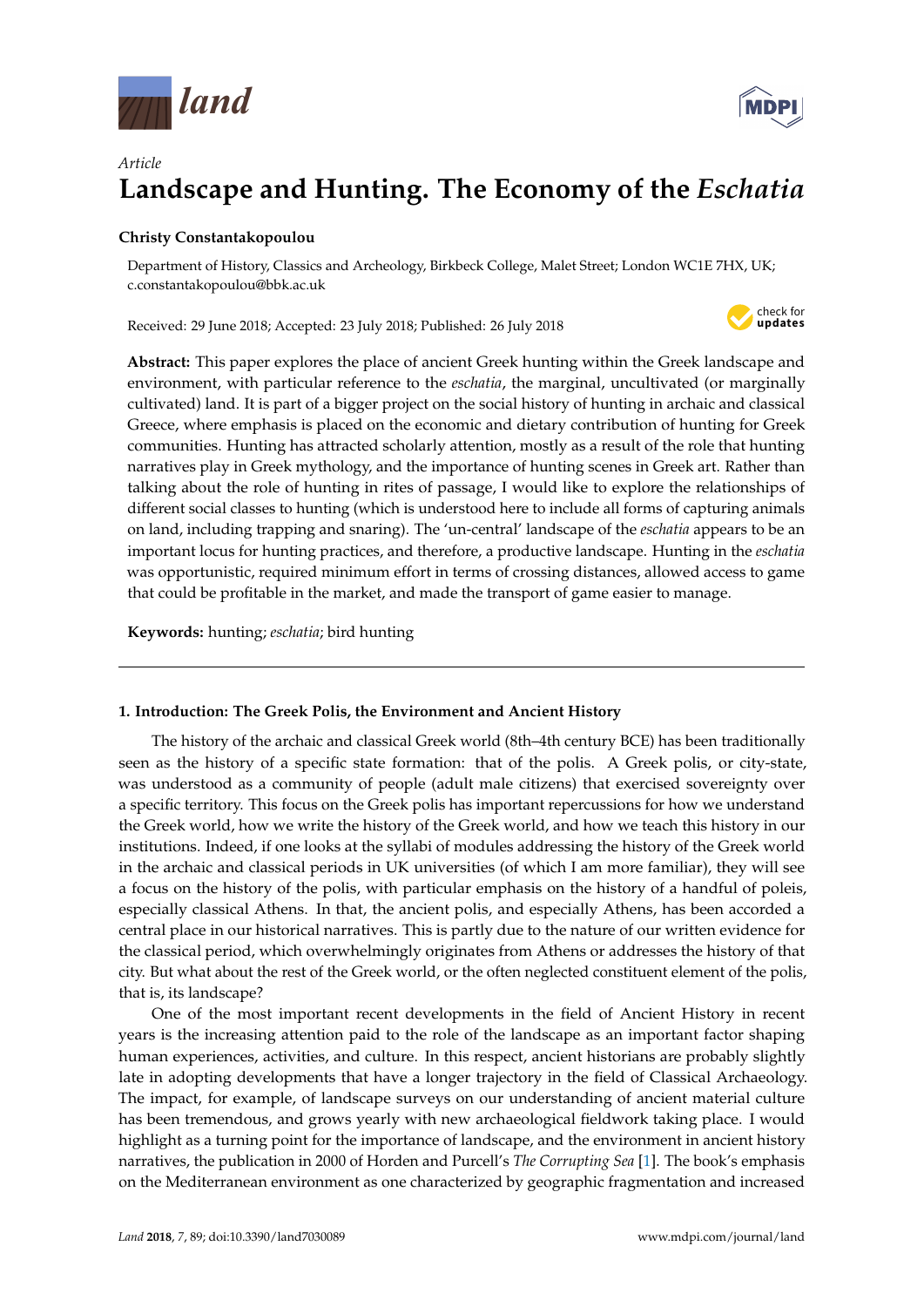maritime connectivity, which minimized risk posed by environmental factors, has truly transformed our discipline. The other major contribution of that approach was a shift from historical narratives of essentially urban conglomerations, which, for the Greek world, inevitably meant the world of the polis, to historical narratives that look at the landscape and the environment as the space where human activity should be explored.

This is my starting point: an increasing need for ancient historians to explore the history of the Greek world beyond the history of the major urban centres, the poleis [\[2\]](#page-7-1). Ancient historians of social history have long recognized the need to look at social groups beyond the adult male citizen: women, slaves, and foreigners are now at the heart of much exciting new work in ancient Greek history. Indeed, one of the most fruitful, in my opinion, developments in this respect is the adoption of intersectionality as an important new approach used to explore social groups [\[3\]](#page-7-2). We need to adopt the same diverse outlook when we explore the geography of the Greek world: we need, in other words, to move beyond the history of Athens, Sparta, and the other poleis and their elite male citizens. The history of the Greek landscape and its uses by communities and groups that go beyond the adult male citizen of the Greek polis is a fascinating history that can enrich our understanding. One problem that I will explore further below is the limitation of our written sources, which, on the whole, focus on the elite male citizen and his experience. But I think that a careful examination of the evidence allows us to explore the non-elite point of view. We are used in ancient history to writing narratives from scraps and fragmentary evidence: the lack of explicit sources should not be seen as a hindrance.

#### **2. Ancient Greek Hunting beyond the Elite**

Writing a social history of ancient Greek hunting allows us to combine a focus on the landscape and its uses, with an interest in social groups beyond the adult male citizen. We are fortunate in that we have plenty of ancient literary and iconographic sources for Greek hunting in the archaic and classical periods. Primary amongst the literary evidence are the so-called 'hunting manuals' written by ancient authors. Of this particular genre, Xenophon's and Arrian's works are probably the best known [\[4\]](#page-7-3); we also have the later works by Oppian, Nemesianus, and Grattius [\[5\]](#page-7-4). These literary works offer detailed information about ancient hunting. The main focus, however, is what I would call elite hunting, that is, the hunting of mammals, especially hares, often using dogs. Hunting dogs could be very expensive and sought after, as the anecdote of Alcibiades' dog in Plutarch reveals [\[6\]](#page-7-5). Indeed, Xenophon's *Cynegeticus* spends considerable time discussing the appropriate use of different breeds of dogs for different types of hunt. This type of hunting, which also often included the use of horses, primarily concerned the elite. The hunting of hares using dogs or the hunting of boar and deer (often on horseback) is better understood as a pastime or hobby (or indeed even sport) rather than as a necessary activity for the acquisition of meat. On the other side of the evidence spectrum, we have the iconographic evidence on pottery. Such evidence includes many depictions of hunting; these depictions, however, mostly concern mythical narratives, such as the hunt of the Calydonian boar, rather than actual hunting practices [\[7\]](#page-8-0). The mythical depictions of hunting may be rooted in the actual hunting experience of the audience of this iconography, but still, such iconography relates to elite hunting practices. So the majority of both literary and iconographic evidence relates to elite hunting experiences, and includes depictions of hunting primarily of boar, deer, and hare.

This feature of our sources, that is, its elite preoccupation, has influenced modern approaches to Greek hunting. On the whole, modern works focus on the type of hunting that ancient sources talk about, that is, the hunt mostly by elite men of deer, boar and hare [\[8\]](#page-8-1). The role of hunting as preparation for the (young) elite men to become full citizens and warriors is also the focus of much recent work. This approach, which sees myths about hunting as versions of rites of passage, has been extremely influential, especially in works interpreting iconographic depictions of hunting and the use of hunting as allusions for homosexual relationships [\[9\]](#page-8-2). Yet, while such a structuralist approach has enriched our understanding of myth and its relationship with social practices, it is less useful as a way of understanding the social practice of hunting beyond the elite male point of view.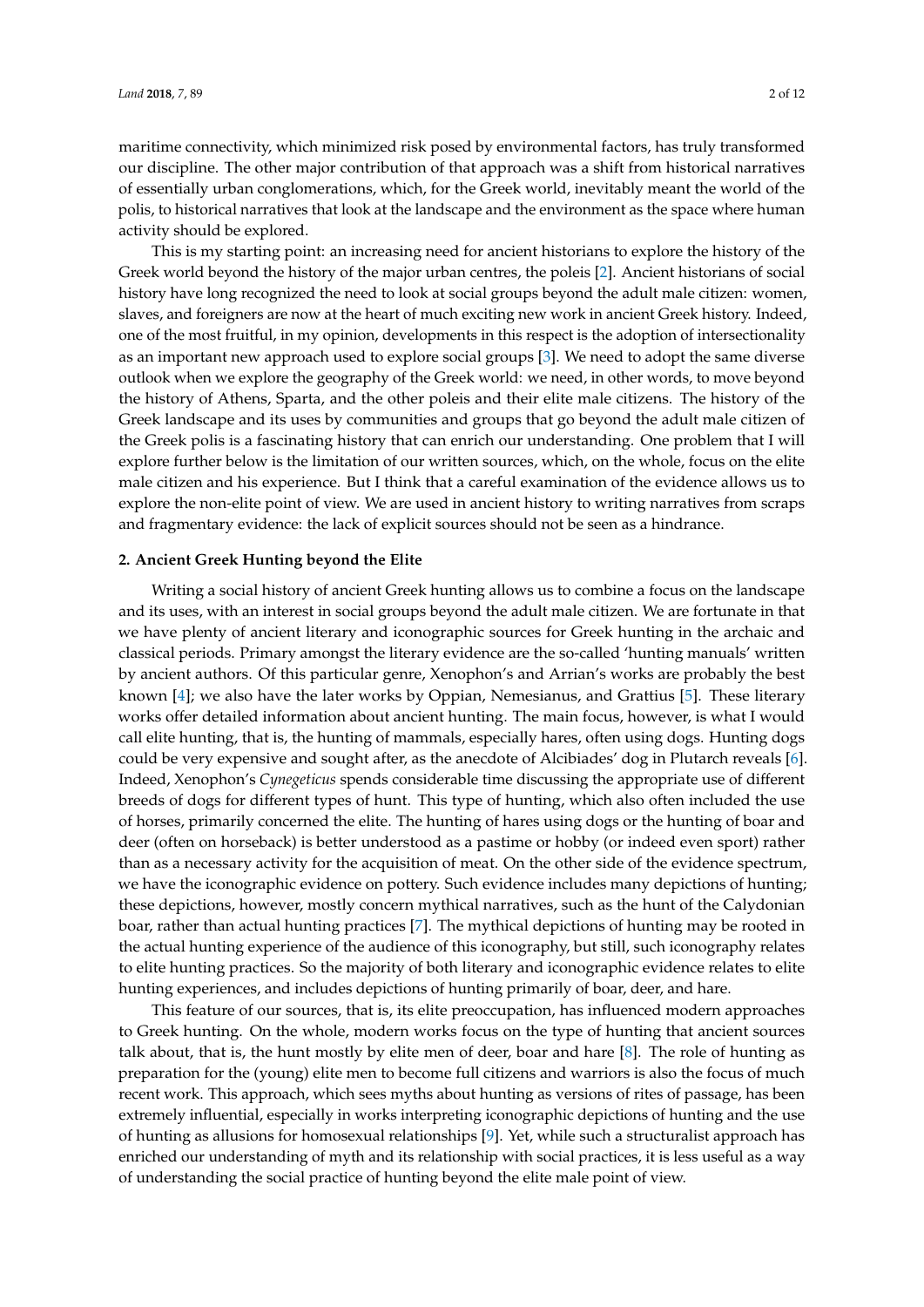Despite the ancient and modern preoccupation with elite hunting, there is a plethora of evidence that may be able to help us write the history of hunting beyond the elite. Such a social approach to ancient Greek hunting situates hunting practices within the landscape of the Greek world, and considers it not as an elite pastime but as an important contribution to the alimentary needs of the community. My definition of hunting includes all methods for the capture of animals on land, including trapping, snaring, and netting. It is very likely that such forms of hunting are not pre-eminent in the hunting manuals and main literary sources of the classical period, because they did not promote the kind of male morality and ideology that big game and hare hunting seem to have promoted. A passage from Plato's *Laws* (824a–c) provides an illuminating example of this attitude. The Athenian stranger in the passage here presents the ideal city's legislation in relation to hunting; in doing so, Plato openly disapproves of fishing and angling, as well as setting traps, hunting at night, or hunting at the edges of cultivated land, as these forms of hunting do not elevate men [\[10\]](#page-8-3). According to the legislator in the ideal city, "only the best kind of hunting is allowed at all—that of quadrupeds, which is carried on with horses and dogs and men's own persons, and they get the victory over the animals by running them down and striking them and hurling at them, those who have a care of godlike manhood taking them with their own hands" (824a). In other words, Plato allows only the form of hunting that the elite practised: that of quadrupeds on land with horses and dogs, and not any form of capturing animals by traps, nets, or snares. Plato fully articulates here the implied bias against other forms of hunting that exists in Xenophon's writing. But, as mentioned previously, despite this ideological position of ancient authors, there are a number of indicative references to nets, traps, and snares, which, as Plato's legislation implies, must have been common practice for capturing animals on land (which therefore made Plato include them in his legislation). It is to these references we now turn.

#### **3. Netting, Trapping and Snaring: The Evidence from the Epigrams**

A number of funerary and dedicatory epigrams from the Palatine Anthology (a late Byzantine compilation of epigrams, including many from the Hellenistic period) refer to nets, traps, and other equipment used in hunting animals. Such references are indeed numerous, so I will only discuss a handful of examples [\[11\]](#page-8-4).

A funerary epigram for Eumelus, written by Isidorus of Aegae in the first century BCE (7.156), is typical of the genre of epigrams referring to hunting equipment:

'By his bird-lime and canes Eumelus lived on the creatures of the air, simply but in freedom. Never did he kiss a strange hand for his belly's sake. This his craft supplied him with luxury and delight. Ninety years he lived, and now sleeps here, having left to his children his bird-lime, nets, and canes' (translation by W.R. Paton). [\[12\]](#page-9-0)

This example uses some typical elements of a funerary epigram: the deceased died old and lived in idealized autarchy and freedom. What is interesting for our purposes is the allusion to bird-lime, nets, and canes. These were used for the hunting of birds; indeed, this type of hunting would not have been allowed in Plato's ideal city, as it did not involve the pursuit of quadrupeds on land. Similar themes can be found in two further funerary epigrams included in the Anthology: that by Mnasalcas of Sicyon (7.171) and by Antipater of Sidon (7.172). In both epigrams, the deceased appears to have hunted birds, using sticks with bird-lime in the first and slings in the second.

It is the dedicatory epigrams included in book 6 of the Anthology, however, where more references to nets, sticks, traps, and bird-lime can be found. An epigram by Antipater describes the huntsman Craugis' dedication of nets, snares, traps, cages, nooses, stakes, canes, and cords to Pan the Scout (*skopietas*) (6.109) [\[13\]](#page-9-1). The list of equipment used in hunting is truly impressive and implies a specialized practice targeting birds. Another dedicatory epigram written by Philip of Thessalonike mentions the dedication of a spear, nets, nooses, and traps (6.107) [\[14\]](#page-9-2). The dedication to the god Pan the Ranger of the Forest (*hyleskopos*), who here appears with a different cult epithet, seems to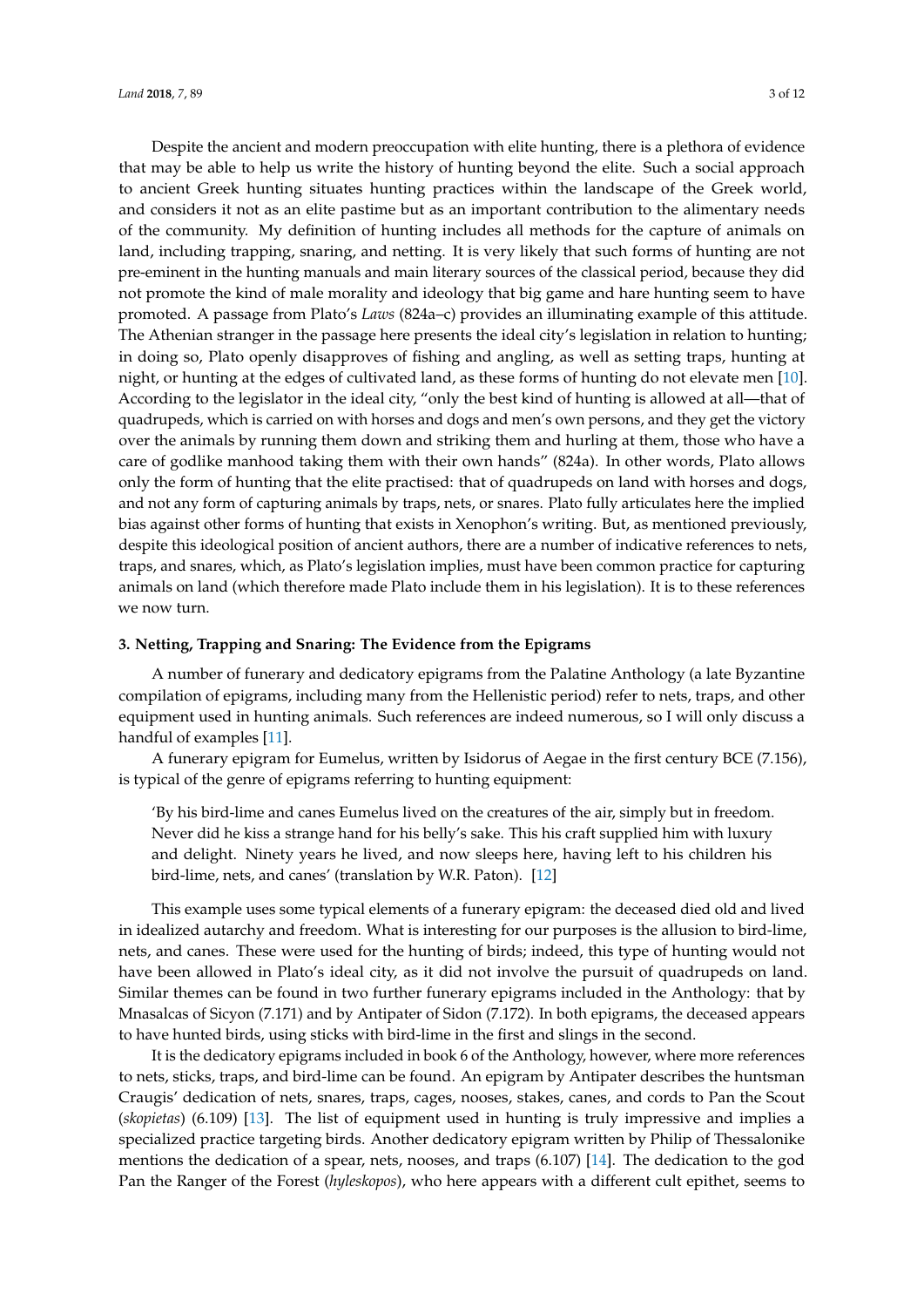have taken place towards the end of the hunting career of the dedicant. The hunting in this epigram includes targeting quadrupeds (the spear and foot traps), but it may have also targeted birds (hunting nets and nooses).

Perhaps the most famous epigram in this category of dedication of hunting equipment to deities is the epigram by Leonidas, writing in the 3rd century BCE, on the dedication to Pan of the nets of three brothers (6.13) [\[15\]](#page-9-3). The epigram reads as follows:

'Huntsman Pan, the three brothers dedicated these nets to you, each from a different chase: Pigres these from fowl, Damis these from beast and Clitor his from the denizens of the deep. In return for which send them easily caught game, to the first through the air, to the second through the woods, and to the third through the shore-water.' (translation by W.R. Paton)

This particular theme, of the three brothers dedicating three types of nets to Pan, had a very prominent afterlife. The same variation can be found in a number of other dedicatory epigrams included in the Palatine Anthology [\[16\]](#page-9-4). The popularity of the theme can be attested to by its inclusion on a fresco in the house of the Epigrams in Pompeii. The relevant room was decorated with five large frames, all depicting scenes from epigrams [\[17\]](#page-9-5). The dedicatory epigram of Leonidas was inscribed next to a mural depicting three young men, each with a net (*CIL* IV 3407 = *SEG* 15.602 = *SEG* 45.1455). The choice of the theme of the dedication of the hunting/fowling/fishing nets for the mural in this Pompeiian house implies that the epigram was well known among elite Roman circles in Pompeii and elsewhere.

Nets, traps, snares, and sticks with bird-lime, therefore, appear often in epigrams. Such references must reflect the reality of hunting techniques and equipment. At the same time, the funerary and dedicatory epigrams included in the Palatine Anthology are not necessarily 'real' epigrams for 'real' people. In many cases, they represent literary exercises by scholars, who show their artistic expertise and literary influences by composing epigrams on the same themes. Indeed, the many variations on Leonidas' epigram of the dedication of the three brothers shows exactly how popular such exercises of composition must have been. That said, the relationship between epigrams as literary exercises and epigrams for real people (such as inscribed epigrams on tombstones) is a very complex one; we cannot claim that there is a visible dividing line between the two types of epigrams [\[18\]](#page-9-6). Allusions in epigrams to hunting equipment cannot be explained solely as a popular literary theme. Rather, they should be placed within the context of references to hunting that did not belong to the elite hunting of big mammals and hares which was so favoured in our literary sources and hunting manuals. Indeed, epigrams are only one part of the ancient evidence that alludes to the use of snares, traps, and lime-glue for the hunting of birds [\[19\]](#page-9-7).

Despite the problems with the nature of the evidence from epigrams, therefore, it is clear from a wide range of references that while hare, boar, and deer hunting dominated the literary narratives, there was a widespread practice that involved aspects of hunting that did not necessarily involve the elite. We have already seen how Plato disapproves of hunting on tilled and sacred land, at the edges of agricultural land, and during the night in his discussion of hunting practices and related regulations in his ideal city in his *Laws* [\[20\]](#page-9-8). The implication here is, I think, that trapping, night hunting, and hunting at the edges of agricultural land were relatively widespread practices and that is why the legislator in Plato felt the need to prohibit such activities. It is this particular point that I want to explore: the importance of the edges of the agricultural land as a suitable landscape for hunting.

#### **4. Hunting in the Eschatia**

In order to understand the role of the edges of agricultural land as an important locus for hunting, we need to place this type of landscape within the context of productive land. It is true that one of the most important generators of wealth in Greek antiquity was agricultural production. Indeed, considering the Greek mentality that stressed *autarkeia* (self-sufficiency) as an ideal for all units of the community (from the *oikos*, the household, to the polis), wealth produced by agriculture was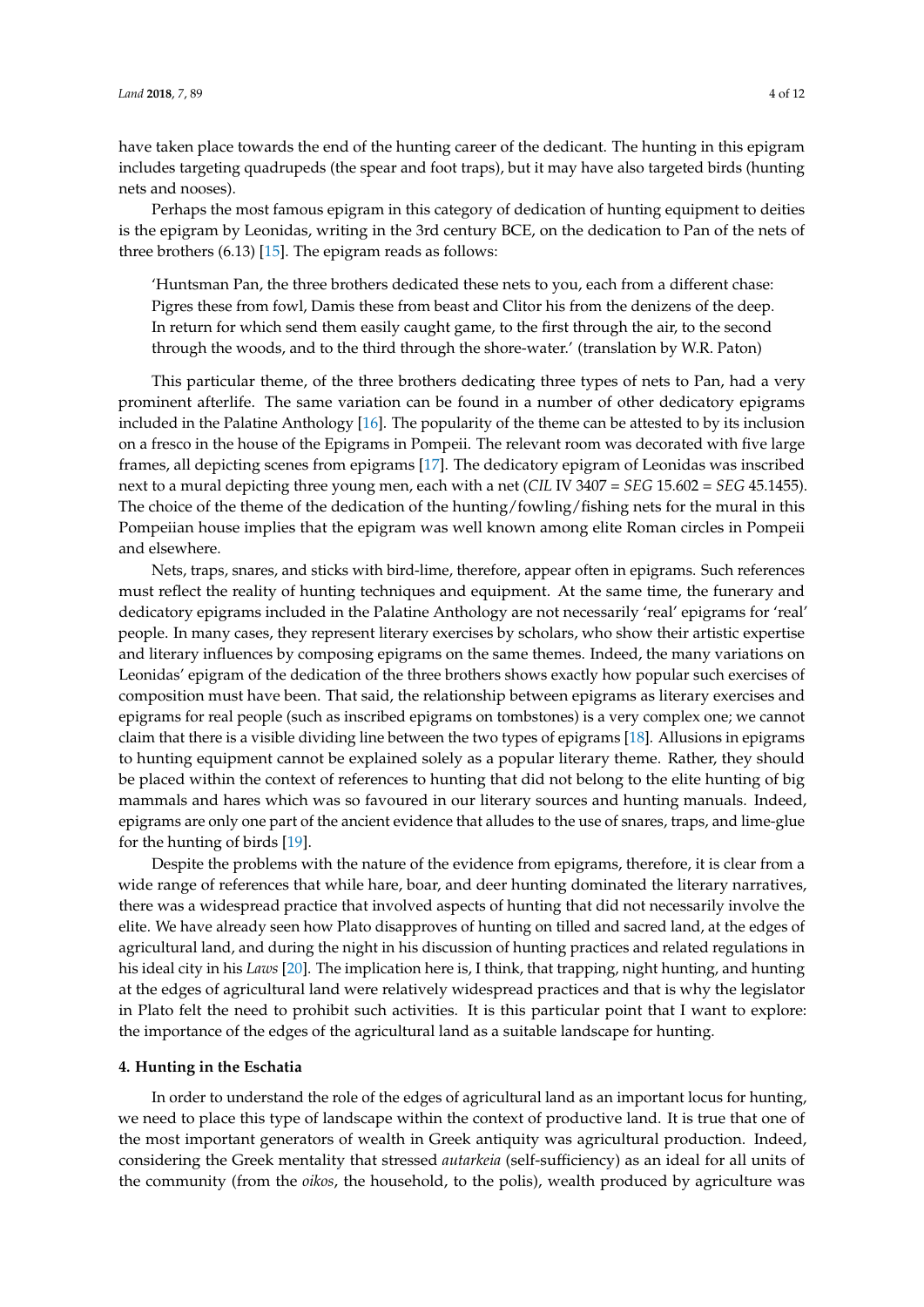the most socially accepted wealth. We now understand that the concept of 'self-sufficiency' was an ideal, and indeed, had little relevance to the ancient realities of economic production, consumption, and exchange. Agricultural land and produce may have been at the heart of the ancient Greek economy and ideals about economic self-sufficiency, but production beyond agriculture was also important. In this particular context, the edges of cultivated land, the *eschatia* in ancient sources, should also be seen as productive land [\[21\]](#page-9-9). In other words, the landscape beyond the agricultural tilled land, including the *eschatia*, was productive and economically important. It may not have been as productive as a fertile field in the plain, but it was able to generate produce of some sort or other. Bee-keeping, such as the famous honey of Hymettus, charcoal burning, wood produce, all were important products of the *eschatia* [\[22\]](#page-9-10). We should also add hunting was an important activity taking place in this un-cultivated (and therefore partly 'un-central') landscape. Hunting in the *eschatia* could be seen as another example of what Horden and Purcell call 'environmental opportunism', where human opportunity and ingenuity integrate environments into the productive system, even when such integration contributes only a small part to the nutritional aggregate [\[23\]](#page-10-0).

In ancient Greek literary works, the term *eschatia* implies mostly the farthest part of a country, or indeed the border of a territory [\[24\]](#page-10-1). In Greek lexicographers, in particular, the term is associated with marginal land, or marginally cultivated land, close to the mountains or the sea [\[25\]](#page-10-2). We are on more secure ground with the epigraphic attestations of the term. A new fragment of the Athenian accounts from Delos, dated to 330/29, refers to an *eschatia* on Delos; this, surely, implies a piece of land by the edge of the littoral, by the sea [\[26\]](#page-10-3). It is the attestations of the term *eschatia* in the Rationes Centesimarum, the Athenian inscriptions recording the 1% tax paid on sales of public land and property, that has attracted most scholarly attention [\[27\]](#page-10-4). As Stephen Lambert observed, the term *eschatia* is remarkably frequent in these inscriptions [\[28\]](#page-10-5). While it is undeniable that the application of the label *eschatia* to pieces of land in these accounts does not necessarily imply a consistent use, the frequency of the term does seem to imply that such marginal land was often carefully demarcated, and belonged as property to either individuals or the state and communal entities (demes etc.) as public land. The term *eschatia* therefore did not necessarily imply land located at the border of the Athenian polis (that is, of the Attic territory), but rather, designated land that was 'at the edge' [\[29\]](#page-10-6). This, more often than not, implied a piece of land at the edge of cultivated territory; following the lexicographers, this could mean sometimes by the sea or by the hills/mountains. If we are right in understanding *eschatia* as land characterized by its marginality to good arable land, then the *eschatia* could be rocky and similar to the land designated as *phelleus* [\[30\]](#page-10-7). As we have already seen, such marginal land was not necessarily unproductive land, but could be an important part of local production networks.

So did hunting take place in the *eschatia*? Most narratives about mythical hunting focus on the mountains or the forest. But such mythical narratives also involve animals that were not necessarily often hunted in classical Greece. Heracles' lion hunting, for example, is unlikely to have been representative of an average hunting experience for most Greeks. It is true, we do hear of lions roaming in Macedonia (where presumably they would also be hunted), and we also have the spectacular story preserved in Pausanias of Polydamas, the Olympic winner of wrestling in 408, killing a wild lion on Mt Olympus with his bare hands [\[31\]](#page-10-8). I would argue, however, that despite the presence of such hunting stories in our literary sources, few Greeks in the classical period, especially in the southern Greek world, would have been engaged in such hunting experiences. The hunt of wild boar (*kapros*), contrary to that of lion, may have been relatively more widespread. But in contrast to modern times, when wild boar has proliferated in the southern Balkans due to mild winters, inter-breeding with domesticated boar (which produces a half-breed that breeds more piglets), and the abandonment of agriculture in many areas of modern Greece, it is unlikely that ancient boar in the classical period would enter cultivated zones [\[32\]](#page-10-9). So for boar and deer, which, along with hare, were the focus of elite hunt, the hunting territory would be predominantly the mountains and the forest.

Ancient narratives, therefore, pay attention to the mountains and the forest as the key territories where hunting would take place. The reason for this is their interest in the hunting of mammals,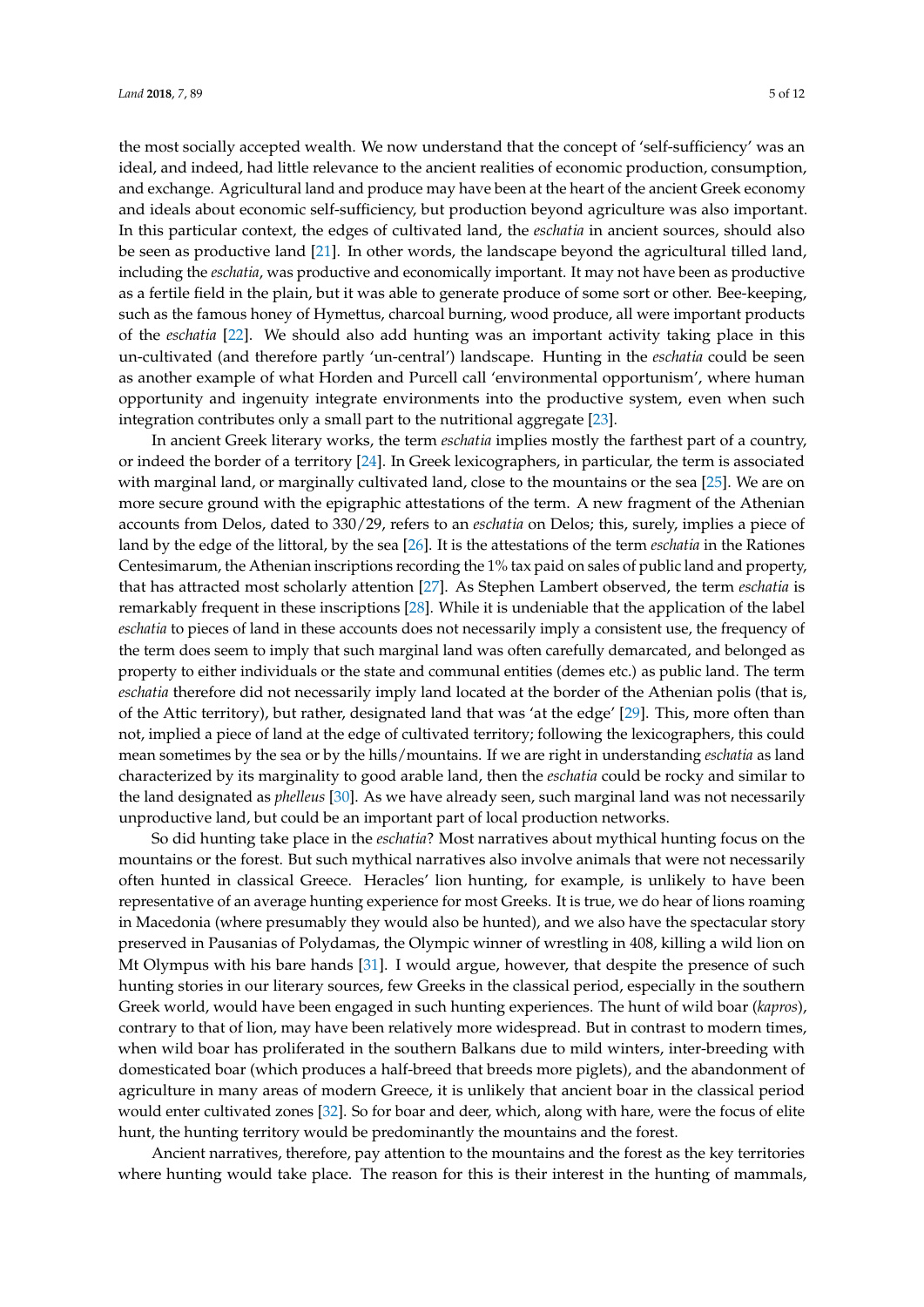particularly deer, boar, and hare, which represented an elite form of hunting. The edge of the cultivated land, the *eschatia*, is not often discussed in our sources as a hunting landscape. Plato's prohibition, however, of hunting at the edge of cultivated land seems to imply that hunting did take place in such areas. Indeed, if we look closely at our ancient sources, we can see that hunting at the edge of cultivated land is occasionally mentioned. Both Xenophon's and Arrian's *Cynegetica*, which are key sources for elite attitudes and ideology related to hunting, stress the difficulty of hunting hares on rocky ground or on hills [\[33\]](#page-10-10). Both authors use the word *phelleus* to designate the rocky land where the hunting of hare becomes difficult; as we have already seen, the land designated as *phelleus* shares many similarities with the *eschatia* in our Athenian sources. It is very likely, therefore, that hunting in the *eschatia* is among the landscapes that Xenophon and Arrian have in mind when discussing the hunting of hares.

Indeed, there is enough evidence, especially about bird hunting, to suggest that the *eschatia*, the edge of cultivated land, was ideal for other forms of hunting, such as bird hunting, which did not attract the approval of ancient writers such as Xenophon, Plato, or Arrian. The practice of using lime-glue and nets to capture birds, in particular, was more productive at the edge of cultivated land rather than deep in the forest or up in the mountains. We have one remarkable piece of evidence that does suggest that opportunistic hunting within cultivated land, or at the edge of cultivated land, was an important feature of bird hunting. A letter of Alciphron, included in his second book of *Letters of Farmers*, describes how a farmer put glue directly on the tree itself in order to capture birds (2.27). The setting is particularly important: the farmer in this letter complains that the winter is severe and everything is covered by snow, making any agricultural work impossible. While he was sitting idle in his cabin, he saw a flock of blackbirds (*kopsichos*) and thrushes (*kichle*); he immediately set out and put lime-glue (*ixos*) on the wild pear-tree branches. The exercise was very successful: the farmer writes to his friend that he is sending him twenty-five of the birds, implying that the overall catch was much larger [\[34\]](#page-11-0). This is an important source for the practice of putting lime-glue on the tree itself rather than on sticks that were then placed at strategic locations [\[35\]](#page-11-1). The farmer in this letter is not presented as a dedicated professional hunter; rather, the hunting of birds with the use of lime-glue should be understood as a supplementary addition to his overall agricultural production. The capture of birds in such large numbers becomes especially important because of the time of year: in the winter, the capture of animals became more difficult, and therefore, the calorific importance of hunted birds even more significant. In addition, blackbirds, and especially thrushes, were considered a delicacy and were sought after in the ancient world [\[36\]](#page-11-2). This particular source highlights the importance of opportunity for the hunt: the farmer did not set out to go hunting, but spotted the opportunity to capture birds and immediately proceeded to do so using lime-glue (and he therefore engaged in a form of hunting of which Plato would not approve). The location is also important: the farmer 'peeped out of his cabin' (πρoκύψας δῆτα τῆς καλύβης) and he spotted the flock of birds. The word cabin or hut (*kalybe*) is significant: it provides an important rustic setting for the episode, and implies a certain degree of poverty. The hunt itself takes place exactly on the borders of cultivated land, on the *eschatia*, even though this specific word is not used by Alciphron. It must be close to the farmer's cabin so that the farmer can spot the opportunity, but at the same time, the presence of a wild-pear tree (*achras*) implies a not-fully-cultivated landscape. I suggest that the wild pear tree was located at the borders of the farmer's land, and therefore, created a marker between the cultivated landscape and the wilderness beyond.

I have used Alciphron's letter as a straightforward source for actual practices of hunting. Yet, while I believe that we can use it in this manner, the letter itself has many additional layers. Alciphron is engaging in developing a genre that has strong inter-textual elements [\[37\]](#page-11-3); he creatively uses a number of previous authors and genres, among which, at least for his second book that includes the letters of farmers, Theocritus is perhaps one of the most important. Recent work on Alciphron has underlined how Alciphron is interested in hierarchies of statuses, and how he creates a literary construct that focuses on low-status individuals (especially in the second book) [\[38\]](#page-11-4). Alciphron's interest in low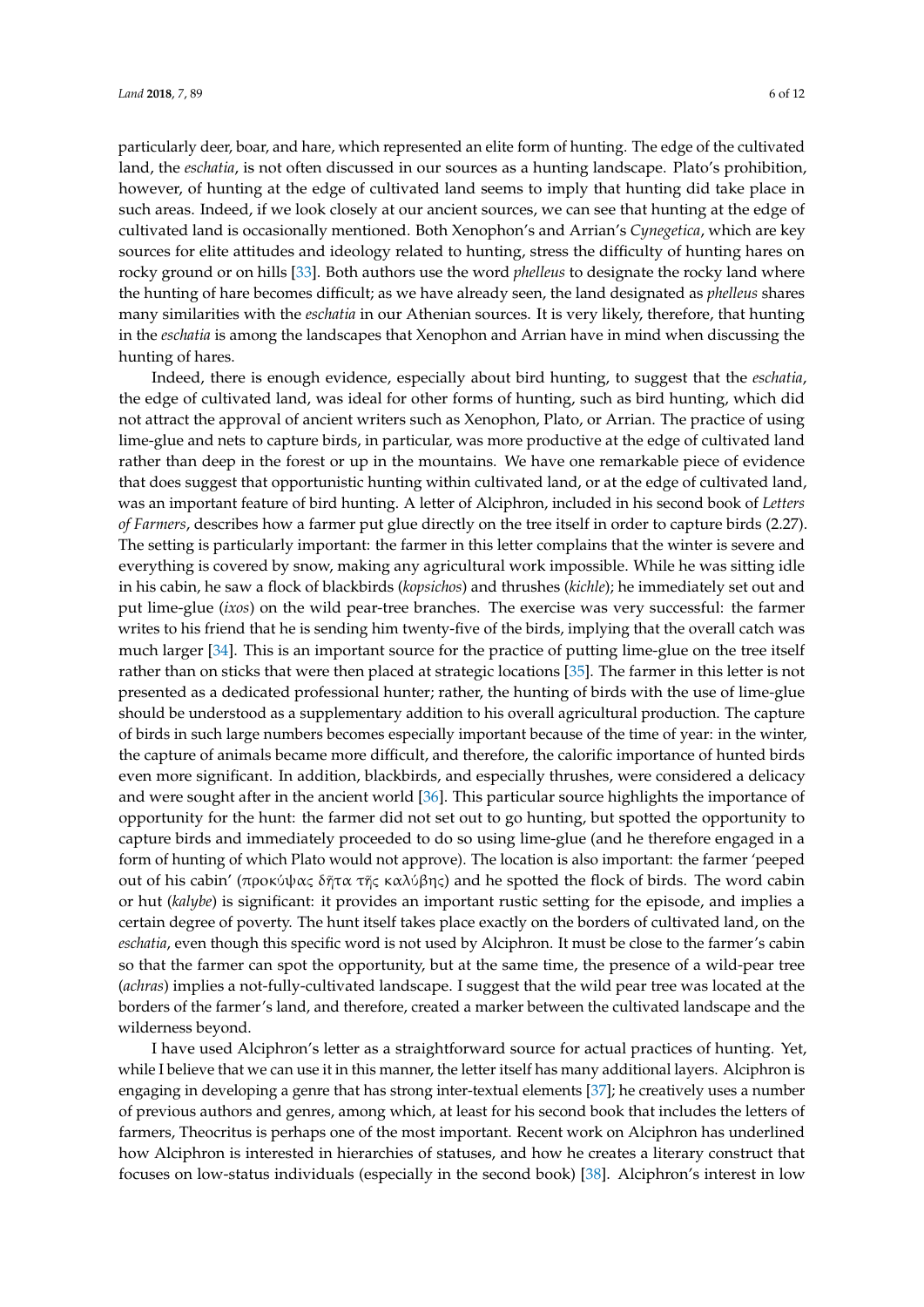status (or low class) individuals is particularly important. Such a focus may have to do with the complex interplay between Alciphron and the kind of literature and genre he is engaging with; but as Alciphron is using classical Greek texts (such as Menander), the image of the farmer engaged in opportunistic hunting of birds seems to tap into realities of actual practices. The specific reference to lime-glue applied to the tree directly (rather than to sticks) seems to imply intimate knowledge of an actual practice. Despite, therefore, the multi-layered allusions and the complex construction of reality in Alciphron's letters, I do think it is valid to use it as a source that highlights low-class hunting experiences based on marginal location and opportunity.

### **5. Hunting and the Market**

Location and opportunity, therefore, mattered when it came to hunting. Indeed, the distance of the hunting landscapes from urban centres was a very important parameter, and one which, unfortunately, tends to be ignored in modern works on hunting. My understanding of hunting includes, as I have already stated, practices that may be understood as widespread, involving the community beyond the elite circles. In that context, the importance of the market is paramount. The kind of hunting I am looking at involved procuring game for the market, and did not simply aim at consumption by the hunters and their families and friends. We know that game was sold and bought in the market. The Athenian agora had a space allocated for the selling of birds, which must have included both live birds and game procured through hunting [\[40\]](#page-11-5). We also have a great number of references in Old Comedy, mostly preserved as fragments in Athenaeus' *Philosophers at Dinner*, referring to game bought and sold in the market (Athen. 694b–656a). Indeed, our classical sources include an impressively large list of game products consumed in Athens; these must have been the result of hunting. In addition to boar, hare, and deer, we have references to francolin (*attagas*), goose, duck, coot (*phalaris*), purple coot (*porphyrion*), pigeon, partridge and of course, thrushes and blackbirds, to name a few of a very long list of game [\[41\]](#page-11-6). If the ancient Athenians were able to buy all these different types of game in the market, then surely the implication is that there was considerable hunting taking place in the Athenian countryside. The selling of birds, in particular, was the end-product of a type of hunting that did not involve the elite. I would argue that the selling of hare in the market was also the result of non-elite hunting. I doubt that young men chasing hare with specialized dogs, that is, men engaged in the type of hunting that Xenophon pays attention to, would end up selling their catch in the market. It seems far more likely that game caught as a result of elite men going on a hunt would have been consumed by the hunters themselves.

The preservation of game as also an issue that needed to be taken into consideration. One of Plutarch's questions in his Quaestiones Convivales (*Moralia* 657f–659) is 'Why Flesh Stinks Sooner When Exposed to the Moon than to the Sun'. Plutarch's answer to this question includes a section about the best way to preserve meat; the answer is to put a bronze nail through the carcass to delay putrefaction. Plutarch's solution to the problem does not work, but the question itself shows that the swift transfer of game from the location of hunting to the centre of consumption (occasionally via the market and the process of exchange) was of paramount importance.

If we consider, therefore, the importance of the market for hunting, and of the logistics of transferring game from the hunting location to the place of exchange and finally the place of consumption, the importance of the *eschatia*, the edge of cultivated land, becomes even more visible. Hunting in the *eschatia* provided many advantages for hunting: it was opportunistic (as in the letter by Alciphron where the farmer spots the birds sitting on a tree from his own cabin), required minimum effort in terms of crossing distances (compared to the forest or the mountains), allowed access to game that could be profitable in the market (such as the delicious thrushes and blackbirds), and made the transport of game easier to manage.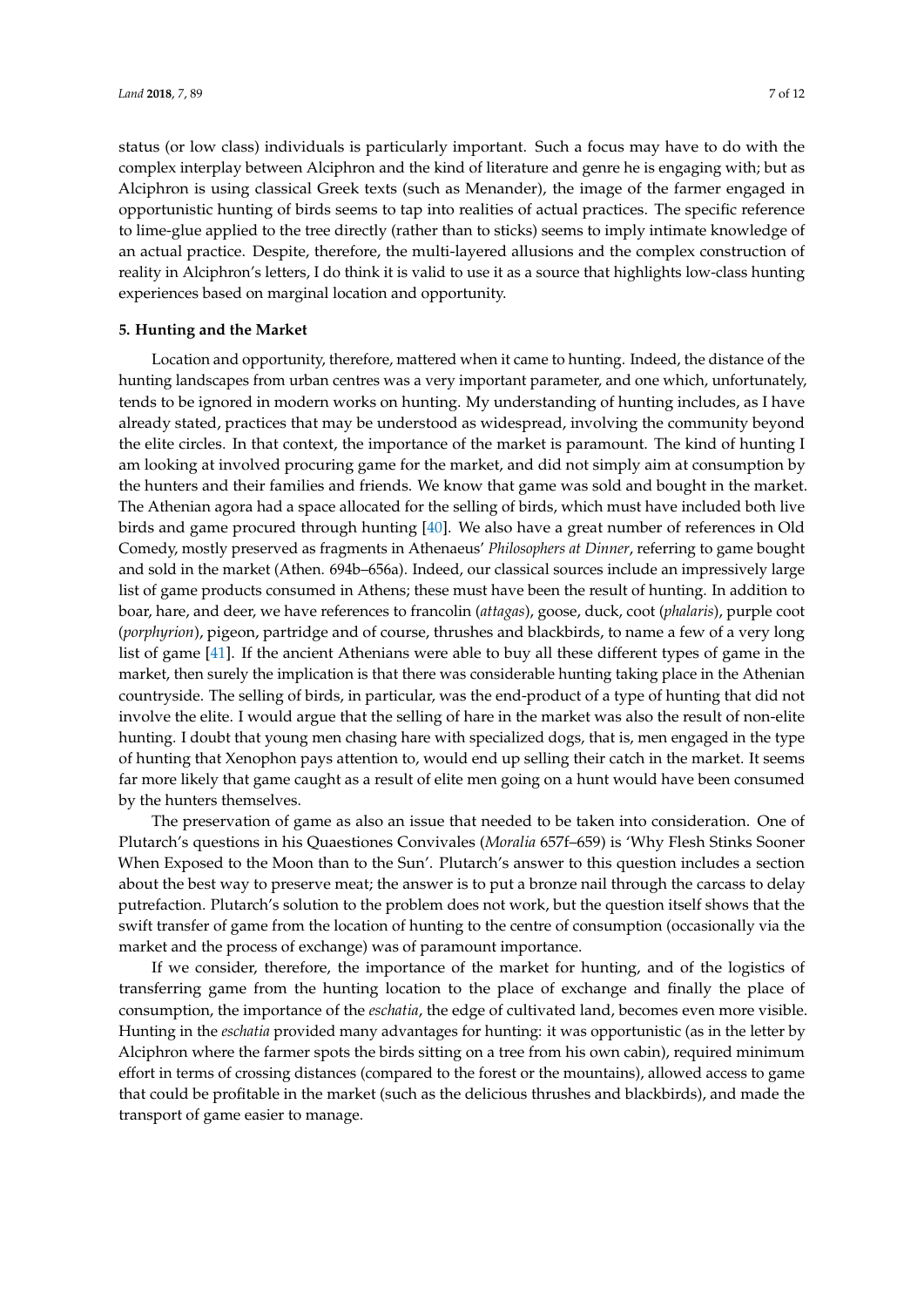#### **6. Conclusions**

Our written sources, with their ideological viewpoint, stress elite ideology and practice, often obscuring the importance and widespread practice of hunting by the non-elite. Non-elite hunting used nets, traps, snares, and lime-glue either on sticks or applied on the tree itself (in the case of birds), and could be practiced at the edge of cultivated land. The importance of markets, and proximity to markets, is another aspect that we need to take into consideration when examining the importance of hunting as a non-elite practice. My aim is to place hunting firmly in a historical account that explores the role of the environment in human activity: in that sense, ancient sources and their elite ideology and modern narratives that stress the role of hunting as a rite of passage for the young to prepare for war and citizenship do not help us understand the complex interplay between humans, animals, and the environment.

**Funding:** This research received no external funding.

**Acknowledgments:** I would like to thank Giorgos Papantoniou and Athanasios K. Vionis for their kind invitation to participate in their panel on 'Central places and un-central landscapes: political economies and natural resources in the longue durée', in the 19th International Congress of Classical Archaeology in Bonn/Cologne in May 2018 and for their support and intellectual generosity.

**Conflicts of Interest:** The author declare no conflict of interest.

#### **References and Notes**

- <span id="page-7-0"></span>1. Horden, P.; Purcell, N. *The Corrupting Sea*; Blackwell: Oxford, UK, 2000; ISBN 978-0631218906.
- <span id="page-7-1"></span>2. Constantakopoulou, C. *The Dance of the Islands. Insularity, Networks, the Athenian Empire, and the Aegean World*; Oxford University Press: Oxford, UK, 2007; ISBN 978-0199215959. Constantakopoulou, C. Beyond the polis: Island *koina* and other non-polis entities in the Aegean. *REA* **2012**, *114*, 301–331.
- <span id="page-7-2"></span>3. Davis, K. Intersectionality as buzzword. A sociology of science perspective on what makes a feminist theory successful. *Fem. Theor.* **2008**, *9*, 67–86. [\[CrossRef\]](http://dx.doi.org/10.1177/1464700108086364)
- <span id="page-7-3"></span>4. Phillips, A.A.; Willcock, M.M. Xenophon *Cynegeticus* (*On Hunting*) and Arrian *Cynegeticus* (*On Hunting*). In *Xenophon and Arrian On Hunting*; Aris and Phillips: Warminster, UK, 1999; ISBN 9780856678068.
- <span id="page-7-4"></span>5. Oppian's (of Apamea) *Cynegetica*, a hexameter poem, written in the 3rd century CE. See Bartley, A.N. *Stories from the mountain, Stories from the sea. In The Digressions and Similes of Oppian's Halieutica and the Cynegetica*; Vandenhoeck & Ruprecht: Göttingen, Germany, 2003; ISBN 978-3525252499. Blaskiewicz, M. Οὐ µόνoν ἡ κυνηγία. On the complexity of content in oppian's *Kynegetica*. *Graeco Lat. Brunensia* **2014**, *19*, 27–40. On Arrian and Oppian see L'Allier, L. *L'art de la chasse*; Les Belles Lettres: Paris, France, 2009; ISBN 9782251339559.Nemesianus also composed a poem on hunting (*Cynegetica*) in the 3rd century CE. See Williams, H.J. *The Eclogues and Cynegetica of Nemesianus*; Brill: Leiden, The Netherlands, 1986; ISBN 978-9004074866. Jakobi, R. *Nemesianus, Cynegetica: Edition und Kommentar*; De Gruyter: Berlin, Germany, 2014; ISBN 9783110265996.Grattius wrote in the Augustan period a hexameter poem also called *Cynegetica.* See Sestili, A. *Il Cinegetico: Trattato sulla caccia di Grazio Falisco*; Introduzione, Traduzione e Note; Società editrice Dante Alighieri: Rome, Italy, 2011; ISBN 9788853437051. Green, S.J. (Ed.) *Grattius: Hunting an Augustan Poet*; Oxford University Press: Oxford, UK, 2018; ISBN 9780198789017.
- <span id="page-7-5"></span>6. In Plutarch (*Alcibiades* 9), Alcibiades is said to have bought his dog for 7000dr, a truly astonishing amount (half a drachma was the daily wage for an unskilled labourer). The dog is not specified as a hunting dog in the text, but considering Alcibiades' ostentatious behavior, it is very likely that it was a hunting dog. Athenaeus reports that Polycrates, the tyrant of Samos, imported dogs from Epirus, Molossia, and Sparta: The dogs are not specified as hunting dogs, but it is difficult to see what other type they could be (Athenaeus 12. 540d, quoting Clytus *FGrH* 490 F2 and Alexis *FGrH* 539 F2). Molossian and Spartan breeds were famous in antiquity for their hunting skills: See Phillips, A.A.; Willcock, M.M. *Xenophon and Arrian On Hunting*; Aris and Phillips: Warminster, UK, 1999; pp. 15–18. ISBN 9780856678068. Lane Fox, R. Ancient Hunting: From Homer to Polybios. In *Human Landscapes in Classical Antiquity: Environment and Culture*; Shipley, G., Salmon, J., Eds.; Routledge: London, UK, 1996; pp. 118–153. ISBN 9780415107556. Barbara, S. Les chiens de l' *Epyllium Diomedis* (V.8-19). Quelques remarques sur la literature cynégétique à l'époque hellénistique. In *Chasses Antiques: Pratiques et Représentations Dans le Monde Gréco-Romain, IIIe Siècle av.–IVe Siècle Apr.*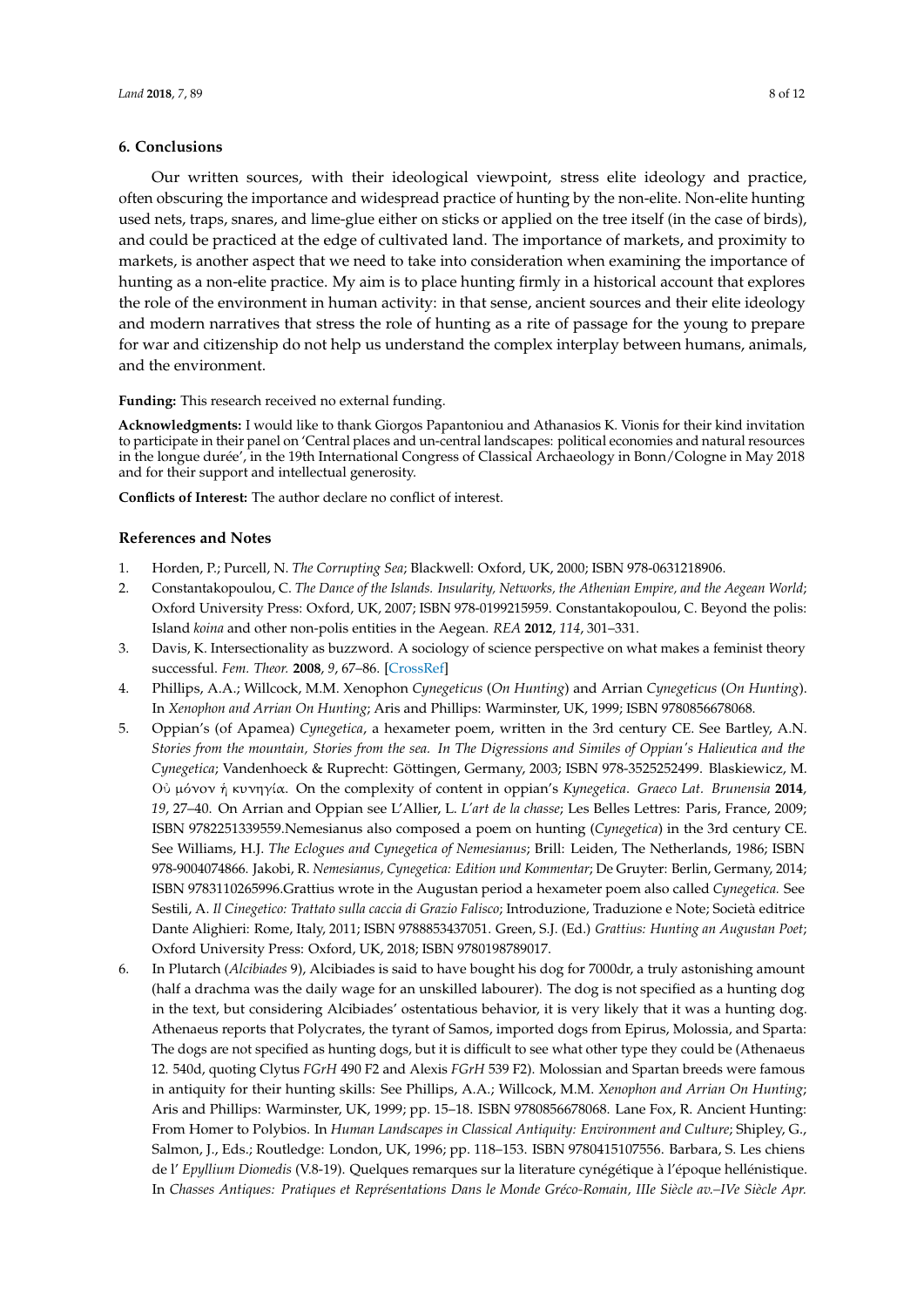J.-C.; Trinquier, J., Vendries, C., Eds.; Presses Universitaires de Rennes: Rennes, France, 2009; pp. 163–176. ISBN 9782753708354.

- <span id="page-8-0"></span>For hunting iconography and related interpretations see Schnapp, A. Le Chasseur et la Cité: Chasse et Érotique  $7^{\circ}$ en Grèce Ancienne; Albin Michel: Paris, France, 1997; ISBN 2226064753. Barringer, J. The Hunt in Ancient Greece; John Hopkins University Press: Baltimore, MD, USA, 2002; ISBN 9780801866562.
- <span id="page-8-1"></span>Anderson, J.K. Hunting in the Ancient World; University of California Press: Berkeley, CA, USA, 1985; ISBN 8. 0520051971. Lane Fox, R. Ancient hunting: From homer to polybios. In Human Landscapes in Classical Antiquity: Environment and Culture; Shipley, G., Salmon, J., Eds.; Routledge: London, UK, 1996; pp. 118-153. ISBN 9780415107556.
- <span id="page-8-2"></span>9. The seminal work that explored mythical accounts of hunting as rites of passage is Vidal-Naquet, P. The Black Hunter: Forms of Thought and Forms of Society in the Greek World; John Hopkins University Press: Baltimore, MD, USA, 1986; ISBN 0801832519.
- <span id="page-8-3"></span>10. Plato Laws 823e-824c: ὤ φίλοι, εἴθ' ὑμᾶς μήτε τις ἐπιθυμία μή τ' ἔρως τῆς περι θάλατταν θήρας ποτε λάβοι μηδέ άγκιστρείας μηδ' όλως τῆς τῶν ἐνύδρων ζώων, μήτε ἐγρηγορόσιν μήτε εὕδουσιν κύρτοις άργὸν θήραν διαπονουμένοις. μηδ' αὖ ἄγρας ἀνθρώπων κατὰ θάλατταν ληστείας τε ἴμερος ἐπελθὼν ύμῖν θηρευτὰς ώμους και ἀνόμους ἀποτελοϊ: κλωπείας δ' έν χώρα και πόλει μηδέ εις τον ἔσχατον έπέλθοι νοϋν άψασθαι. μηδ' αΰ πτηνῶν θήρας αίμύλος έρως οὐ σφόδρα έλευθέριος έπέλθοι τινί νέων. πεζῶν δή μόνον θήρευσίς τε και άγρα λοιπή τοῖς παρ' ήμῖν ἀθληταῖς, ῶν ή μεν τῶν ευδόντων αὕ κατὰ μέρη, νυκτερεία κληθεῖσα, ἀργῶν ἀνδρῶν, οὐκ ἀξία ἐπαίνου, οὐδ' ἦττον διαπαύματα πόνων έχουσα, ἄρκυσίν τε και πάγαις άλλ' οὐ φιλοπόνου ψυχῆς νίκη χειρουμένων την ἄγριον τῶν θηρίων ρώμην: μόνη δὴ πᾶσιν λοιπὴ καὶ ἀρίστη ἡ τῶν τετραπόδων ἴπποις καὶ κυσὶν καὶ τοῖς ἑαυτῶν θήρα σώμασιν, ὤν απάντων κρατούσιν δρόμοις και πληγαΐς και βολαΐς αυτόχειρες θηρεύοντες, ὄσοις άνδρείας της θείας έπιμελές. τούτων δη πάντων έπαινος μέν πέρι και ψόγος ο διειρημένος ἂν εἴη λόγος, νόμος δε ὄδε: τούτους μηδείς τους ίερους όντως θηρευτάς κωλυέτω ὄπου καί ὄπηπερ ἂν έθέλωσιν κυνηγετεῖν, νυκτερευτὴν δὲ ἄρκυσιν καὶ πλεκταῖς πιστὸν μηδεὶς μηδέποτε ἐάσῃ μηδαμοῦ θηρεῦσαι: τὸν ὀρνιθευτὴν δὲ ἐν ἀργοῖς μὲν καὶ ὄρεσιν μὴ κωλυέτω, ἐν ἐργασίμοις δὲ καὶ ἱεροῖς ἀγρίοις έξειργέτω ο προστυγχάνων, ένυγροθηρευτήν δέ, πλήν έν λιμέσιν και ιεροϊς ποταμοϊς τε και έλεσι και λίμναις, έν τοΐς άλλοις δε εξέστω θηρεύειν, μη χρώμενον όπων αναθολώσει μόνον. Ο friends, we will say to them, may no desire or love of hunting in the sea, or of angling or of catching the creatures in the waters, ever take possession of you, either when you are awake or when you are asleep, by hook or with weels, which latter is a very lazy contrivance; and let not any desire of catching men and of piracy by sea enter into your souls and make you cruel and lawless hunters. And as to the desire of thieving in town or country, may it never enter into your most passing thoughts; nor let the insidious fancy of catching birds, which is hardly worthy of freemen, come into the head of any youth. There remains therefore for our athletes only the hunting and catching of land animals, of which the one sort is called hunting by night, in which the hunters sleep in turn and are lazy; this is not to be commended any more than that which has intervals of rest, in which the wild strength of beasts is subdued by nets and snares, and not by the victory of a laborious spirit. Thus, only the best kind of hunting is allowed at all-That of quadrupeds, which is carried on with horses and dogs and men's own persons, and they get the victory over the animals by running them down and striking them and hurling at them, those who have a care of godlike manhood taking them with their own hands. The praise and blame which is assigned to all these things has now been declared; and let the law be as follows: —Let no one hinder these who verily are sacred hunters from following the chase wherever and whithersoever they will; but the hunter by night, who trusts to his nets and gins, shall not be allowed to hunt anywhere. The fowler in the mountains and waste places shall be permitted, but on cultivated ground and on consecrated wilds he shall not be permitted; and any one who meets him may stop him. As to the hunter in waters, he may hunt anywhere except in harbours or sacred streams or marshes or pools, provided only that he do not pollute the water with poisonous juices. (translation by Benjamin Jowett). Detienne, M.; Vernant, J.-P. Cunning Intelligence in Greek Culture and Society; Harvester Press: Atlantic Highlands, NJ, USA, 1978; p. 33. ISBN 0391007408.
- <span id="page-8-4"></span> $11.$ For a full discussion of hunting references in Greek epigrams see Prioux, E. Le motif de la chasse dans les epigrammes de l'Anthologie grecque. In Chasses Antiques: Pratiques et Représentations dans le Monde Gréco-Romain, IIIe siècle av.-IVe siècle apr. J.-C.; Trinquier, J., Vendries, C., Eds.; Presses Universitaires de Rennes: Rennes, France, 2009; pp. 177-194. ISBN 9782753708354. Icard, N.; Linant de Bellefonds, P. La chasse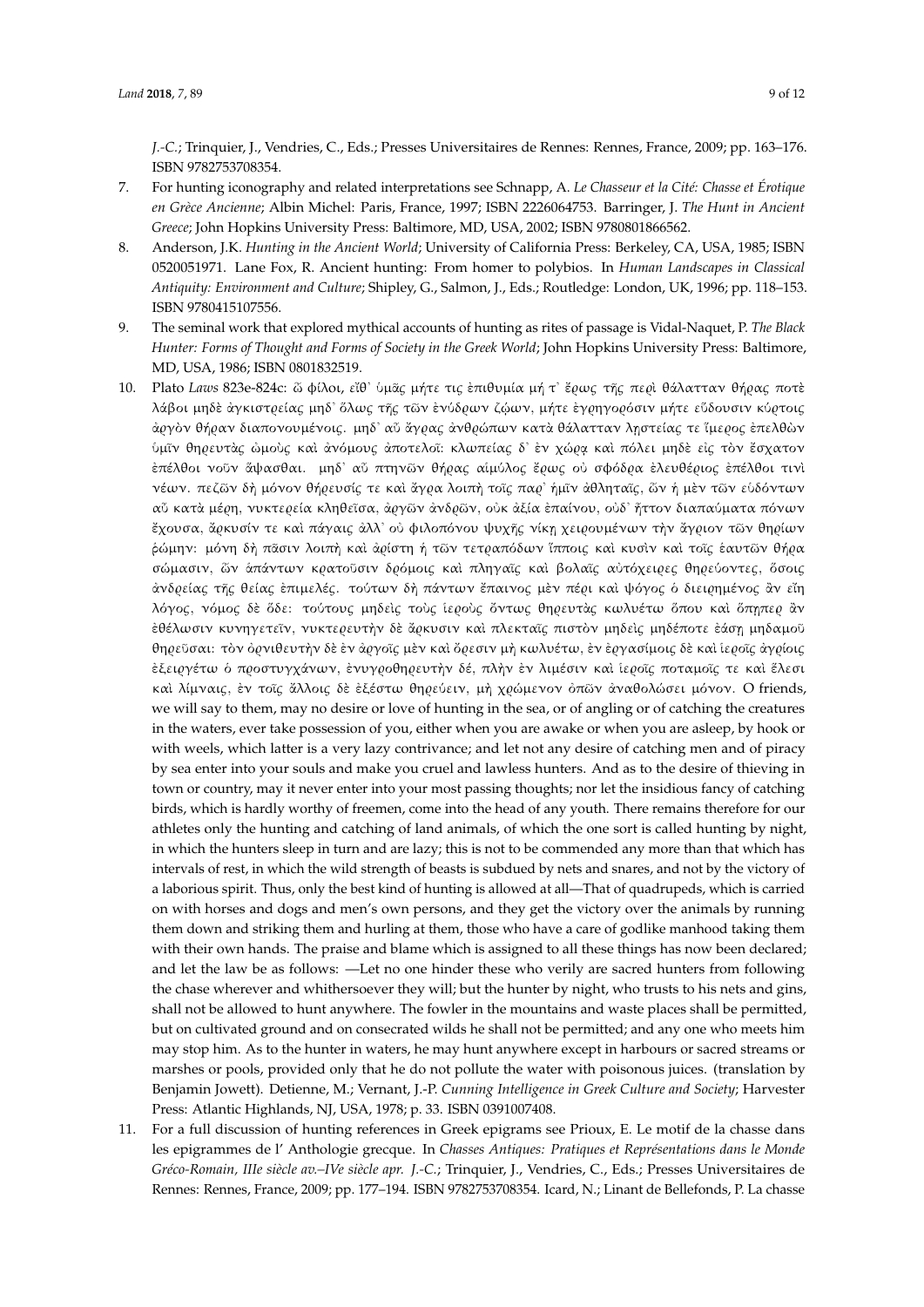dans le monde grec et romain. In *Thesaurus Cultus et Rituum Antiquorum*; Getty Publications: Los Angeles, CA, USA, 2004–2014; Volume 6, pp. 361–370. ISBN 9781606060735.

- <span id="page-9-0"></span>12. *Pal. Anth.* 7.156: ἰξῷ καὶ καλάµοισιν ἀπ᾿ ἠέ*\$*ο*ς* αὑτὸν ἔφε*\$*βεν Εὔµηλο*ς*, λιτὼ*ς*, ἀλλ᾿ἐν ἐλευθε*\$*ίῃ. οὔποτε δ᾿ὀθνείην ἔκυσεν χέ*\$*α γαστ*\$*ὸ*ς* ἕκητι· τοῦτο τ*\$*υφὴν κεῖνῳ, τοῦτ᾿ἔγε*\$*᾿ εὐφ*\$*οσύνην, τ*\$*ὶ*ς* δὲ τ*\$*ιηκοστὸν ζήσα*ς* ἔτο*ς* ἐνθάδ᾿ ἰάυει, παισὶ λιπὼν ἰξὸν καὶ πτε*\$*ὰ καὶ καλάµου*ς*.
- <span id="page-9-1"></span>13. *Pal. Anth.* 6.109: 'Craugis the huntsman, son of Neolaidas, an Arcadian of Orchomenus, gives to thee, Pan the Scout, this scrap of his old fowling–net (γηραλέον νεφέλα*ς* τρῦχο*ς*), his triple-twisted snare for the feet (τ*\$*ιέλικτον ἰχνοπέδαν), his spring-traps made of sinews (νευ*\$*οτενεῖ*ς* παγίδα*ς*), his latticed cages (ἀµφί*\$\$*ωγα*ς* κλωβού*ς*), his nooses for the throat which one draws up (ἀνάσπαστου*ς* δε*\$*άγχα*ς*), his sharp stakes hardened in the fire (πυ*\$*ὶ θηγαλέου*ς* ὀξυπαγεῖ*ς* στάλικα*ς*), the sticky moisture of the oak (εὔκολλον δ*\$*υὸ*ς* ἰκµάδα), the cane wet with it that catches birds (πετηνῶν ἀγ*\$*ευτὰν ἰξῷ µυδαλέον δόνακα), the triple cord which is pulled to close the hidden spring-net (κρυφίου τρίκλωστον ἐπισπαστῆρα βόλοιο), and the net for catching by the neck the clamorous cranes (ἄρκυν κλαγερῶν λαιμοπέδαν γεράνων)' (translation by W.R. Paton).
- <span id="page-9-2"></span>14. *Pal. Anth.* 6.107: 'The huntsman Gelo dedicates to Pan, the ranger of the forest, me, his spear (λόγχην), the edge of which time has worn by use, also the old rags of his twisted hunting nets (λίνων πολυστρόφων γε*\$*αιὰ τ*\$*ύχη), his nooses that throttle the neck (πάγα*ς* δε*\$*αγχέα*ς*), his foot-traps, made of sinews, quick to nip beasts by the leg (νευ*\$*οπλεκεῖ*ς* κνωδάλων ἐπισφύ*\$*ου*ς* ὠκεῖ*ς* ποδίστ*\$*α*ς*), and the collars, masters of his dogs' necks; for time has overcome his strength and he has now renounced wandering over the hills' (translation by W.R. Paton).
- <span id="page-9-3"></span>15. *Pal. Anth.* 6. 13: Οἱ τ*\$*ισσοί τοι ταῦτα τὰ δίκτυα θῆκαν ὅµαιµοι, ἀγ*\$*ότα Πάν, ἄλλη*ς* ἄλλο*ς* ἀπ᾿ ἀγ*\$*εσίη*ς*· ὧν ἀπὸ µὲν πτηνῶν Πίγ*\$*η*ς* τάδε, ταῦτα δὲ ∆ᾶµι*ς* τετ*\$*απόδων, Κλείτω*\$* δ᾿ ὁ τ*\$*ίτο*ς* εἰναλίων. ἀνθ᾿ ὧν τῷ µὲν πέµπε δι᾿ ἠέ*\$*ο*ς* εὔστοχον ἄγ*\$*ην, τῷ δὲ διὰ δ*\$*υµῶν, τῷ δὲ δι᾿ ἠϊόνων.
- <span id="page-9-4"></span>16. *Pal. Anth.* 6.14, by Antipater of Sidon, four variations by Archias (6.16, 6.179, 6.180, and 6.181), and more: See 6.11, 6.12, 6.15, and 6.182-187. On Leonidas' epigram of the three brothers and the subsequent variations see Longo, O. Leonid: *AP* VI, 13 e la sua fortuna (cacciatori, uccellatori, pescatori). In *Museum Criticum* 1986–1987 21–22, pp. 277–302. Gutzwiller, K.J. *Poetic Garlands. Hellenistic Epigrams in Context*; University of California Press: Berkeley, CA, USA, 1998; pp. 241–245. ISBN 9780520208579.
- <span id="page-9-5"></span>17. Leach, E.W. *The Rhetoric of Space: Literary and Artistic Representations of Landscape in Republican and Augustan Rome*; Princeton University Press; Princeton, NJ, USA; 1988; pp. 219–222. ISBN 0691042373. Bergman, B. A Painted Garland: Waving Words and Images in the House of Epigrams in Pompeii. In *Art and Inscriptions in the Ancient World*; Leader-Newby, R., Newby, Z., Eds.; Cambridge University Press; Cambridge, UK; 2007; pp. 60–101. ISBN 9780521868518. Original publication in Dilthey, K. Dipinti pompeiani accompagnati d'epigrammi greci. *Annali dell' Instituto di Corrispondenza Archaeologica* **1876**, *46*, 294–314.
- <span id="page-9-6"></span>18. Gutzwiller, K.J. *Poetic Garlands. Hellenistic Epigrams in Context*; University of California Press: Berkeley, CA, USA, 1998; ISBN 9780520208579. Bruss, J.S. *Hidden Presences: Monuments, Gravesites and Corpses in Greek Funerary Epigram*; Peeters: Leuven, Belgium, 2005; ISBN 9042916419.
- <span id="page-9-7"></span>19. Böhr, E. Vogelfang mit Leim und Kauz. *AA* 1992–1994, pp. 573–583. Vendries, C. L' *auceps*, les gluaux et l'appeau. À propos de la ruse et de l'habileté du chasseur d'oiseaux. In *Chasses Antiques: Pratiques et Représentations dans le Monde Gréco-Romain, IIIe siècle av.–IVe siècle apr. J.-C.*; Trinquier, J., Vendries, C., Eds.; Presses Universitaires de Rennes: Rennes, France, 2009; pp. 119–140. ISBN 9782753708354.
- <span id="page-9-8"></span>20. See note 10 above.
- <span id="page-9-9"></span>21. Forbes, H. The Uses of the Uncultivated Landscape in Modern Greece: A Pointer to the Value of the Wilderness in Antiquity? In *Human Landscapes in Classical Antiquity: Environment and Culture*; Shipley, G., Salmon, J., Eds.; Routledge: London, UK, 1996; pp. 68–97. ISBN 9780415107556. Davies, J.K. Classical Greece: Production. In *The Cambridge Economic History of the Greco-Roman World*; Scheidel, W., Morris, I., Saller, R., Eds.; Cambridge University Press: Cambridge, UK, 2007; pp. 339–341. ISBN 9780521780527.
- <span id="page-9-10"></span>22. Honey from Hymettus in Aristophanes *Wasps* 878, fragments of Old Comedy, such as Aristophanes F581 [K-A] and Eubulus F74 [K-A], and Pliny *NH* 11.34 and 21.57. Jones, J.E. Hives and Honey of Hymettus. *Beekeeping in Ancient Greece. Archaeology* **1976**, *29*, 80–91. Dalby, A. *Siren Feasts. A History of Food and Gastronomy in Greece*; Routledge: London, UK, 1996; p. 65. ISBN 041515672. Moreno, A. *Feeding the Democracy: The Athenian Grain Supply in the 5th and 4th Centuries BC*; Oxford University Press: Oxford, UK, 1997; pp. 66–68. ISBN 9780199228409.Charcoal and wood burning: Veal, R. The Politics and Economics of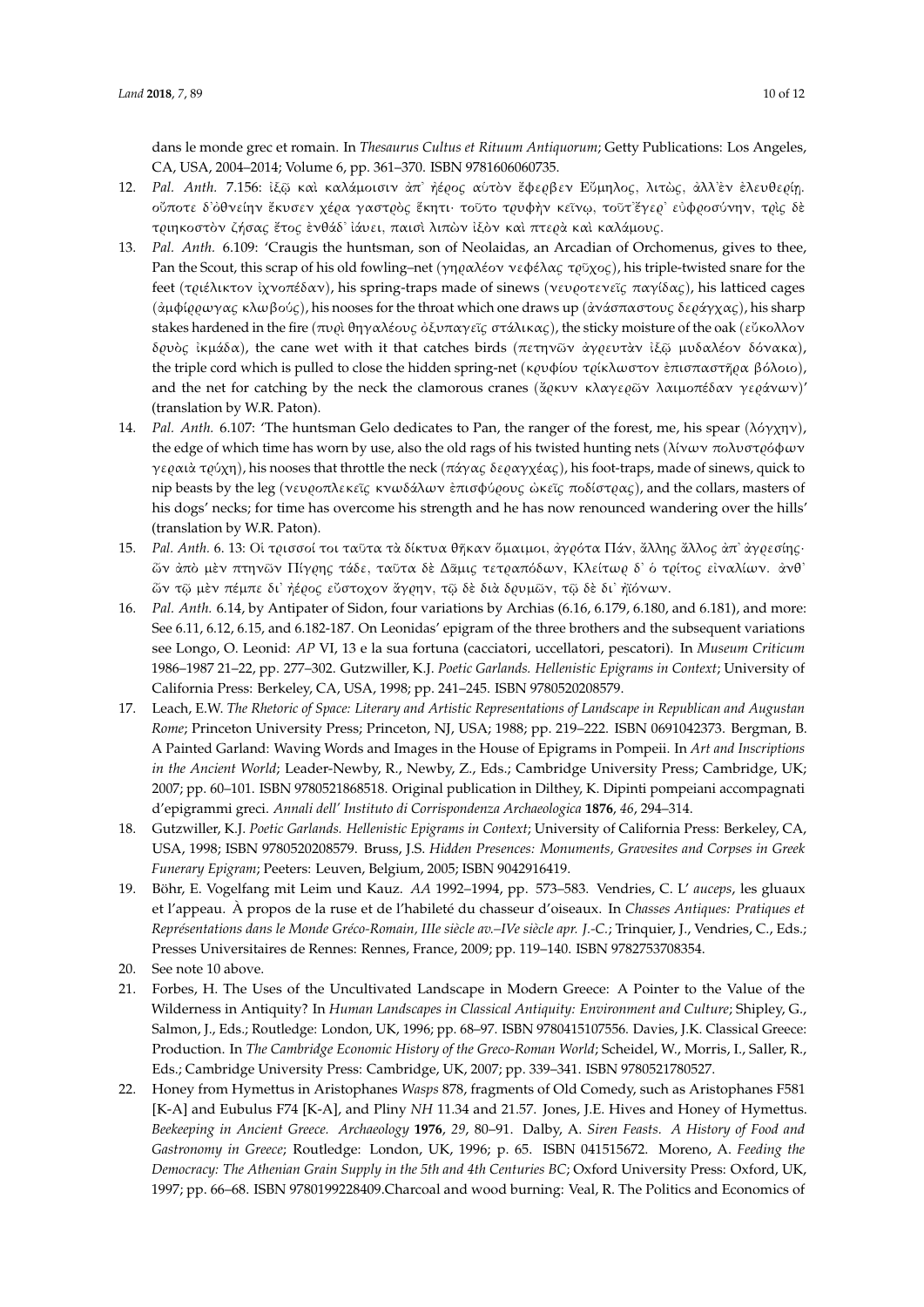Ancient Forests: Timber and Fuel as Levers of Greco-Roman Control. In Economie et Inégalité. Ressources, Échanges et Pouvoir dans L'Antiquité Classique; Derron, P., Ed.; Fondation Hardt Pour L'étude de L'antiquité Classique: Vandoeuvres, Switzerland, 2017; pp. 317-368. ISBN 9782600007634.

- <span id="page-10-0"></span>23. Horden, P.; Purcell, N. The Corrupting Sea; Blackwell: Oxford, UK, 2000; p. 80. ISBN 978-0631218906.
- <span id="page-10-1"></span>24. For a discussion on the term *eschatia* and its meaning: Lewis, D.M. The Athenian Rationes Centesimarum. In Problèmes de la Terre en Grèce Ancienne; Finley, M., Ed.; Mouton: Paris, France, 1973; pp. 187-212. ISBN 2713200016. Casevitz, M. Sur eschatia. Histoire du mot. In Frontières Terrestres, Frontiers Celestes Dans l' Antiquité; Rousselle, A., Ed.; Presses universitaires de Perpignan: Paris, France, 1995; pp. 19–30. ISBN 2908912236. Jameson, M. Attic eschatia. In Ancient History Matters; Ascani, K., Ed.; L'Erma di Bretschneider: Rome, Italy, 2002; pp. 63-68. ISBN 8882651908.
- <span id="page-10-2"></span>25. Εtym. Magn. s.v. εσχατιά: ο άγρός ή το έσχατον του άγρου. Τα γαρ προς τοις τέρμασι των χωρίων έσχατιάς έλεγον. Οΐς γειτνια είτε όρος, είτε θάλασσα. Σημαίνει δε και εξοχίαν τινά είναι το εξοχώτατον, Άττικοί δε τα τελευταΐα μέρη τῶν ἀγρῶν καλοῦσιν, ὥς φησι Όμηρος, ἀγροῦ ἐπ'εσχατιῆς, δθι δώματα ναϊε Θυέστης. Suda s.v. έσχατιά. τα προς των χωρίων έσχατιας έλεγον, Οίς γειτνιά είτε όρος, είτε θάλασσα. Καί ή εύτέλεια λέγεται έσχατιά: και αύθις. ο Διοκλητιανός λόγον ποιούμενος των πραγμάτων ώήθη δεϊν και δυνάμεσιν άρκούσαις εκάστην εσχατιαν όχυρωσαι και φρούρια ποιήσαι. s.v. έσχατιάν. έσχατον τόπον γής ή τα νομας έχοντα χωρία.
- <span id="page-10-3"></span>26. Walbank, M.B. A Record of the Athenian Administration of Delos. Hesperia 2014, 83, 495-502. [CrossRef]
- <span id="page-10-4"></span>27. Lewis, D.M. The Athenian rationes centesimarum. In Problèmes de la Terre en Grèce Ancienne; Finley, M., Ed.; Mouton: Paris, France, 1973; pp. 187-212. Lambert, S. Rationes Centesimarum: Sales of Public Land in Lykourgan Athens; J.C. Gieben: Amsterdam, The Netherlands, 1997; ISBN 9789050631570. Papazarkadas, N. Sacred and Public Land in Ancient Athens; Oxford University Press: Oxford, UK, 2011; pp. 134-135. ISBN 9780199694006.
- <span id="page-10-5"></span>28. 26% of the properties in the Rationes Centesimarum are designated as eschatia: Lambert, S. Rationes Centesimarum: Sales of Public Land in Lykourgan Athens; J.C. Gieben: Amsterdam, The Netherlands, 1997; pp. 225-229. ISBN 9789050631570. Papazarkadas, N. Sacred and Public Land in Ancient Athens; Oxford University PressL: Oxford, UK, 2011; p. 134. ISBN 9780199694006.
- <span id="page-10-6"></span>29. Lewis, D.M. The Athenian rationes centesimarum. In Problèmes de la Terre en Grèce Ancienne; Finley, M., Ed.; Mouton: Paris, France, 1973; pp. 201-202. Lambert, S. Rationes Centesimarum: Sales of Public Land in Lykourgan Athens; J.C. Gieben: Amsterdam, The Netherlands, 1997; p. 225. ISBN 9789050631570. Jameson, M. Attic eschatia. In Ancient History Matters; Ascani, K., Ed.; L'Erma di Bretschneider: Rome, Italy, 2002; pp. 63-68. ISBN 8882651908. Harris, E.M. The legal foundations of economic growth. In The Ancient Greek Economy. Markets, Households and City-States; Harris, E.M., Lewis, D.M., Woolmer, M., Eds.; Cambridge University Press: Cambridge, UK, 2016; p. 121. ISBN 9781107035881.
- <span id="page-10-7"></span>30. Harpocration s.v. Φελλέα. τὰ πετρώδη καὶ αἰγιβότα χωρία φελλέας ἐκάλουν. Osborne, R. Demos: The Discovery of Classical Attica; Cambridge University Press: Cambridge, UK, 1985; p. 20. ISBN 0521267765. Krasilnikoff, J.A. Attic φελλεύς. Some Observations on Marginal Land and Rural Strategies in the Classical Period. ZPE 2008, 167, 37-49.
- <span id="page-10-8"></span>31. Aristotle Hist. Anim. 579b6 and 606b14 comments on the scarcity of lions in southern Greece, contrary to their presence in Macedonia. Herodotus 7.125 mentions lions attacking the camels crossing Macedonia as part of Xerxes' army. Pausanias 6.5.4-5 on the story of Polydamas killing a wild lion on Mt Olympus. Alexander also hunted lions in Plutarch, Life of Alexander 40.3.
- <span id="page-10-9"></span>32. Wild boar entering cultivated zones and urban areas in modern Greece has become a problem in the last 10 years or so, after some hunters' associations released a number of wild boars in the wild in order to increase the animal population, which would then be suitable for hunting. The change of climate towards milder winters, as well as the abandonment of agricultural land due to shortage of labour and the minimizing of profit, has contributed to a proliferation of the number of wild boars that roam the countryside. See  $\Pi$  6 $\zeta$ αυξήθηκαν τα αγριογούρουνα στην Πελοπόννησο. Available online: Tinyurl.com/ya3z98x3 (accessed on 22 June 2018). Αγέλη με αγριογούρουνα στην Εκάλη. Available online: www.newsbeast.gr/greece/ arthro/3624278/ageli-me-agriogourouna-stin-ekali (accessed on 22 June 2018).
- <span id="page-10-10"></span>33. Xen. Cyn. 5.18: άδηλοι δέ, όταν κατά τους λίθους, τά όρη, τά φελλία, τά δασέα άποχωρῶσι, διά την  $\delta$ μόχροιαν. [Hares are] invisible, though, when they run off among rocks, on mountains, stony ground, in thick undergrowth, because their colour camouflages them. Arrian Cyn. 17.4: καὶ αἱ δυσχωρίαι δὲ πρὸς τοὺ λαγὼ μᾶλλόν τί εἶσιν ἢ τῆς κυνός, οἶα τὰ τϱαχέα καὶ οἱ φελλεῶνες καὶ τὰ σιμὰ καὶ τὰ ἀνώμαλα, ὅτι